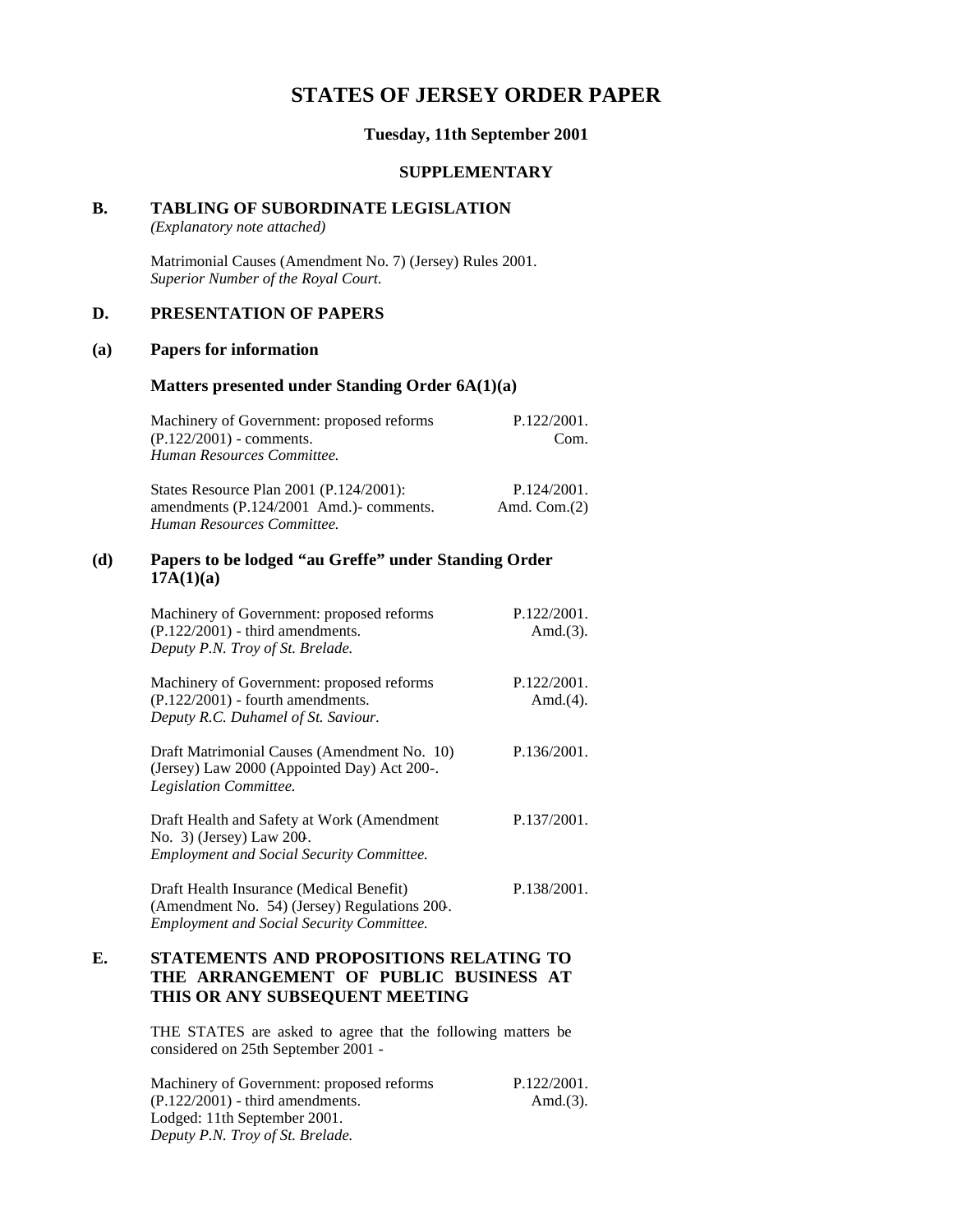| Machinery of Government: proposed reforms<br>$(P.122/2001)$ - fourth amendments.<br>Lodged: 11th September 2001.<br>Deputy R.C. Duhamel of St. Saviour.                      | P.122/2001.<br>Amd. $(4)$ . |
|------------------------------------------------------------------------------------------------------------------------------------------------------------------------------|-----------------------------|
| Draft Matrimonial Causes (Amendment No. 10)<br>(Jersey) Law 2000 (Appointed Day) Act 200-.<br>Lodged: 11th September 2001.<br>Legislation Committee.                         | P.136/2001.                 |
| Draft Health Insurance (Medical Benefit)<br>(Amendment No. 54) (Jersey) Regulations 200.<br>Lodged: 11th September 2001.<br><b>Employment and Social Security Committee.</b> | P.138/2001.                 |

# **M.N. DE LA HAYE**

# **Deputy Greffier of the States**

10th September 2001